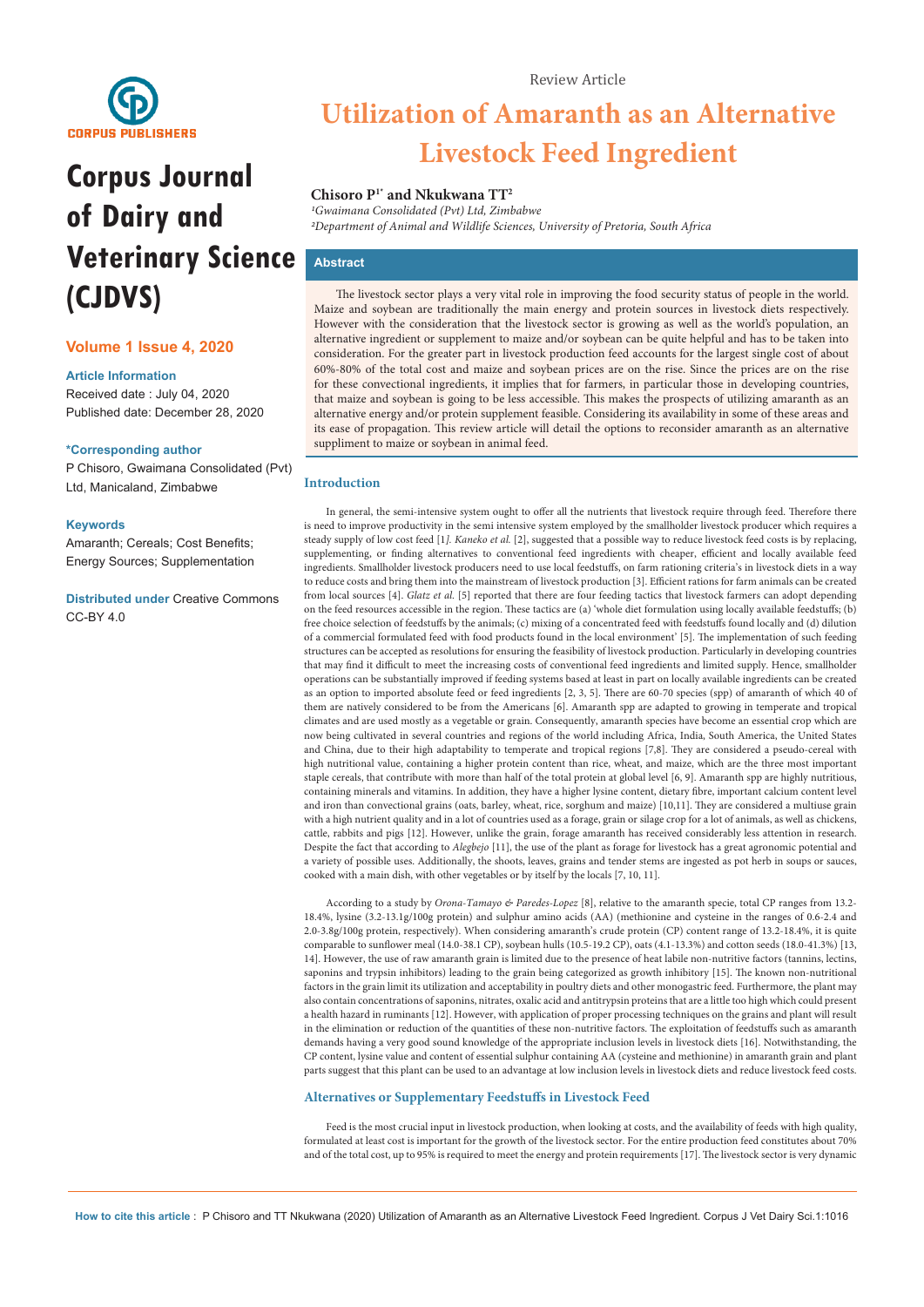

globally and in countries that are still in their developing stages, it is progressing in ways to respond to the rapidly increasing need for livestock products. The forecast for the future shows that production will progressively be affected by the competition for natural resources, in particular water and land, competition between feed and food, and by the need to operate in a carbon-constrained economy [18-20]. Major developments in animal health, nutrition and breeding will continue to contribute to the increasing potential for livestock production, more efficiency and genetic gains [19]. About 30 per cent of the earth's ice-free terrestrial surface area is occupied by livestock systems and constitute a noteworthy global asset with a value estimated approximately to be \$1.4 trillion [18]. As an industry it is increasingly organized in long market chains that employ at least approximately 1.3 billion persons worldwide and also directly supports the livelihoods of at least 600 million poor smallholder agrarians in developing communities [20]. The keeping of livestock is a significant risk reduction scheme for communities at risk, and livestock are vital providers of traction and nutrients for the propagation of crops in smallholder systems. At present, the production of livestock is one of the fastest growing agricultural subsectors in developing countries [18, 20, 21].

Evidence from various studies in other parts of Africa and other places of the world note that wild fruits and plants provide a significant component of the diet, predominantly for children. Wild fruits and plants contribute significantly to diet quality rather than quantity [8, 10, 20]. An additional key characteristic of some wild plants and fruits is their storage capacity. Even though there is little detailed data on the yields obtainable from wild plants and fruit trees, it is plausible that due to their high adaptability to variable climatic conditions and particularly drought, their produce and products have an exceptionally significant purpose in periods of drought-induced nutritional stress [7, 12, 19, 20]. Consequently, even though yields may be comparatively low compared to exotic fruits and plants, the ability of indigenous plants and trees to endure harsh environments is of over-riding significance, and a key factor in their utilization and protection by agriculturalists [18]. Other studies have also noted that seed oilcakes and meals of tropical oilseeds can be utilized as low cost protein sources in livestock feed [22- 24]. [16, 25] postulated that a lot of research have been done on the incorporation of seed meals, leaf meals and seed oilcakes of several plants and fruits in livestock diets aimed at reducing the fluctuating and at times escalated costs of the commonly used commodities as ingredients in animal diets (Figure 1). In livestock feeding at most protein ingredients and at times energy feedstuffs used at times become too expensive, as their prices fluctuate accordingly following their production, supply and then demand trends, resulting in an increasing consciousness in the need for use of alternative livestock diets feedstuffs [26]. Taking into account that seed cakes, oilseed oil extraction process by-products, and other plants being for the most part discarded or not recognised for their potential nonetheless their plausible value in livestock feed [27]. The utilization of non-conventional feedstuffs in particular when they have so much great potential to promote a shift to other feedstuffs commonly used and edible to humans, but readily available can effect a reduction of livestock feed costs and maximize production returns [28]. To date, various plants and fruits have been researched on and a lot of them were noted to hold aromatic properties which have a lot of influence on the growth, feed intake, nutrient digestibility and meat quality in livestock [29, 30]. Figure 1, below represents some data on the fluctuation of prices of the commonly used commodities as feed ingredients in livestock feed.



feed ingredients from 2008 -2017. These prices are in USD per metric tonne. Adapted from: USDA (2018).

#### **Potential Use of Amaranth in Animal Nutrition**

At present key staple foods crop production are currently not able to meet food requirements on a global scale as a result of the increasing and relatively high population growth rate in most developing countries globally [21]. The replacement of the existing pressure on these key food crops requires an urgent need to search for other alternative unconventional foods with the potential to substitute and fulfill the increasing food demand for these crops [31, 32]. At the some time easing the pressure on the competition for convectional food crops between man and livestock. Since most of these crop foods are produced for both man and livestock, as they are also used as ingredients in livestock feed. This results in an increased interest for amaranth due to the fact that it has a great potential due to its phenotypic plasticity, genetic diversity, and its extreme adaptability to adverse propagation conditions, its resisting ability to drought and heat, not having major disease problems, and it being among the easiest of alternative crops to propagate in agriculturally marginal lands [7,11]. Species of *Amaranthus* distributed all over the globe in subtropical, temperate and tropical climate zones are about 400 [7]. As a result of its defined agricultural benefits, versatile usage and unique nutritional properties, grain amaranth (*Amaranthus spp*.) has gained more consideration way back the 1970s when it was re-discovered. It is a multi-purpose crop that can supply tasty leafy vegetables and grains of high nutritional value as human food and livestock feed, and in addition, due to its eye-catching inflorescence coloration, some cultivate amaranth as an ornamental plant [15]. The utilization of alternative food crops would result in product competitiveness, tradition, rich nutritional value, special quality and locality [10, 32]. Table 1, shows the nutrient composition of Amaranth grain relative to other grown convectional food and as feed crops. Taking into account its ability to grow under varied agro climatic and soil conditions, and its significant nutritional and medicinal properties. It has been emphasized in studies that its use as a grain and vegetable crop can be a cheap alternative substitute, rich source of nutrient and protein for deprived communities in developing countries [7, 31]. Relative to other grains it is quite small, extensive research has been done on amaranth and nowadays an astonishingly big volume of literature is now available and exists, in particular on its nutritional properties, production, crop breeding, and processing methods, commercialization and on the development of new amaranth products [10].

**Table 1:** Grain amaranth comparison to most of the commonly used convectional feed ingredients in livestock feed (g/kg DM). aAmaranth=Uncooked amaranth grain, bSoybean=raw (non-treated) soybean seeds, cCotton=whole non-processed cotton seeds, dSunflower = untreated non-dehulled sunflower seeds. The \*protein content values were measured at (N\*25). Source: Rastogi & Shukla [7] and CVB Feed Table [14].

| Components    | <sup>a</sup> Amaranth | Maize | Oats | <b>bSoybean</b> | <i>c</i> Cotton | <sup>d</sup> Sunflower |
|---------------|-----------------------|-------|------|-----------------|-----------------|------------------------|
| *Protein      | 145                   | 102   | 76   | 363             | 207             | 140                    |
| Strach        | 627                   | 401   | 649  | 6               | 19              | 16                     |
| Fat           | 102                   | 40    | 36   | 196             | 192             | 291                    |
| Sugar         | 31                    | 10    | 13   | 70              | 29              | 33                     |
| Dietary Fiber | 88                    | 106   | 20   | 58              | 236             | 285                    |

Amaranth species (*Amaranthus spp*) are an exceedingly popular group of vegetables that have their place to diverse species, i.e. *Amaranthus hypochondriacus* and *Amaranthus cruentus* are the only grain type, whereas the rest of the species are the vegetable type [10]. Both *Amaranthus* seeds and leaves contain protein of a remarkably high quality. Amaranth grain has a higher protein content than most other food and feed cereal grains and also has a considerably higher content of lysine, which mostly is the limiting amino acid in cereals like wheat, maize and rice (Table 2) [11]. Looking at nutrient composition a seed grain of amaranth on average is composed of about 13.1-21.0% Crude Protein (CP); 5.6-10.9% Crude Fat (CF); 48-69% starch and 2.5-4.4% ash (Table 1) [7, 8, 10, 11]. Protein content in the grain ranges from 14.5-15.1% CP and for the leaf about 14.3g/kg with average CP at 12.4g/kg [7, 11]. As shown in Table 2, amaranth is rich in vital amino acids (AAs), suggesting that it is a pseudo-cereal which can be utilized as an alternative feedstuff to nutrient cereals in food and feed [7].

#### **Growth Promoting Efficacy of Amaranth**

Various literature has noted that amaranth can be used in various ways, as fresh and as a grain, ensiled or dried forage. Nevertheless some species of forage amaranth, as a result of the presence of particular anti-nutritional elements [33-35], may perhaps not be quite suitable as feed for livestock. However, with the application of an appropriate processing technique before use in feed it can be acceptable for monogastric and ruminant

**Citation:** : P Chisoro and TT Nkukwana (2020) Utilization of Amaranth as an Alternative Livestock Feed Ingredient. Corpus J Vet Dairy Sci.1:1016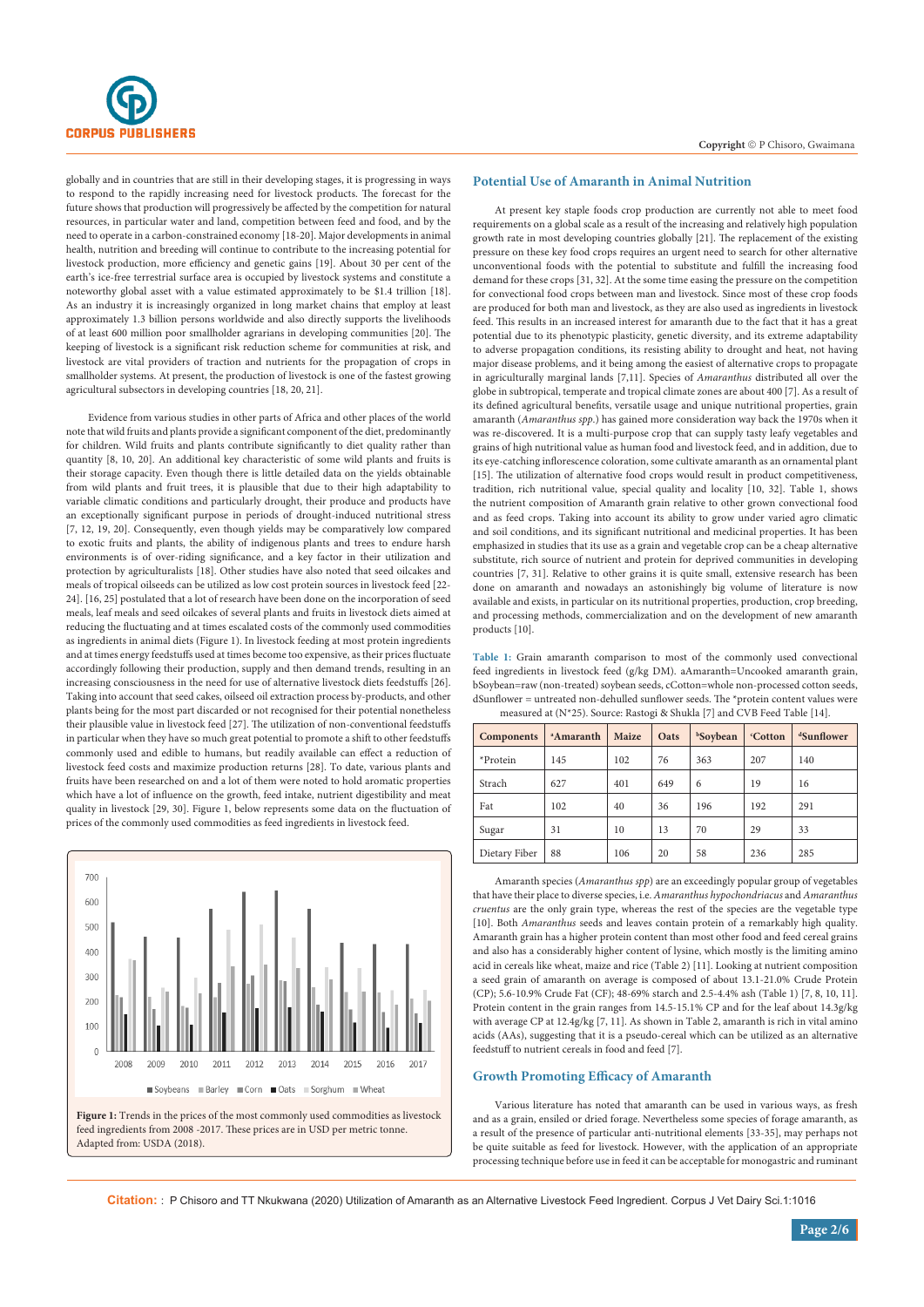

animals [12]. As postulated by *Peiretti* [12], cattle fed with ensiled green amaranth exhibited a lower level of dry matter intake relative to cattle fed an amaranth diet that was pelleted (Table 3). Supporting the need for processing before amaranth grain and/or leaf meal use. [12, 33, 34] all proved that, amaranth have superior nutritional quality to most common forage and cereals crops and also have a more pronounced proportion of rumen undegradable protein (RDP) relative to other common forages, the likes of Lucerne (Table 3). A study by *Alfaro* [36], and others noted that amaranth can also be considered as an alternative nutrient substitute for conventional rabbit diets and its vegetative parts could be utilized also in rabbit feeding, as a result of its chemical characteristics and high yield (Table 3). In an attempt to evaluate amaranth's feed efficiency in growing rabbits *Alfaro* [36], conducted a study with diets containing graded levels of increasing dehydrated stalks and leaves of *Amaranthus hypochondriacus* content at; 0, 15, 30, 45 and 60%, of 17.8% CP and 12.4% CF contents replacing equivalent quantities of Lucerne leaf meal of 22.0% CP and 23.3% CF contents. The results of the study propounded that the leaf meal from amaranth could efficiently replace the leaf meal of Lucerne by up to 15% in the diet, with no adverse effects on the feed intake, weight gain, carcass weights, feed efficiency or serum proteins.

**Table 2:** Amino Acid content (g/16 g N) for grain amaranth relative to other commonly used convectional animal feed ingredients. <sup>a</sup>Amaranth=Uncooked amaranth grain, used convectional animal feed ingredients. ªAmaranth=Uncooked amaranth grain,<br><sup>h</sup>Soybean=raw (non-treated) soybean seeds, 'Cotton=whole non-processed cotton seeds,<br><sup>dc</sup>unflower=untreated non-debulled sunflower seeds. Sourc Sunflower=untreated non-dehulled sunflower seeds. Source: Rastogi & Shukla [7] and CVB Feed Table [14].

| <b>Components</b> | <sup>a</sup> Amaranth | Maize          | Oats | <b>bSoybean</b> | <b>Cotton</b> | dSunflower |
|-------------------|-----------------------|----------------|------|-----------------|---------------|------------|
| Crude protein     | 145                   | 76             | 102  | 363             | 207           | 140        |
| Lysine            | 5.19                  | 2.2            | 4.2  | 22.5            | 8.5           | 4.9        |
| Methionine        | 2.17                  | 1.6            | 1.7  | 5.1             | 3.3           | 3.1        |
| Cysteine          | 2.12                  | 1.7            | 3.1  | 5.4             | 3.5           | 2.4        |
| Threonine         | 3.31                  | 2.7            | 3.6  | 14.2            | 6.6           | 5.2        |
| Tryptophan        | 1.31                  | 0.5            | 1.2  | 4.7             | 2.5           | 1.7        |
| Isoleucine        | 3.41                  | 2.6            | 3.8  | 16.7            | 6.4           | 5.7        |
| Arginine          | 8.65                  | 3.6            | 6.6  | 26.9            | 22.1          | 11.3       |
| Phenyalamine      | 3.66                  | 3.7            | 4.9  | 18.5            | 10.8          | 6.4        |
| Histidine         | 2.38                  | 2.3            | 2.2  | 9.8             | 5.6           | 3.5        |
| Leucine           | 5.15                  | 9.2            | 7.5  | 28              | 12.2          | 8.8        |
| Tyrosine          | 3.33                  | 2.8            | 3.4  | 13.4            | 6             | 3.5        |
| Valine            | 4.04                  | 3.7            | 5.3  | 17.4            | 9.41          | 6.9        |
| Alanine           | 3.52                  | 5.7            | 4.9  | 16              | 8.5           | 6          |
| Aspartic acid     | 7.32                  | 5.1            | 8.4  | 42.1            | 19.2          | 12.9       |
| Glutamic acid     | 15.78                 | 13.8           | 9.6  | 65.7            | 39.1          | 27         |
| Glycine           | 6.67                  | $\overline{3}$ | 5    | 15.6            | 8.7           | 8          |
| Proline           | 3.92                  | 6.8            | 5.4  | 18.5            | 7.7           | 6          |
| Serine            | 5.9                   | 3.7            | 4.9  | 18.9            | 8.9           | 6          |

Looking at research on the inclusion of amaranth in pig nutrition there currently is a scarcity of such studies in literature relative to those in ruminant and poultry nutrition (Table 3) [12]. However, according to *Peiretti* [12], considering sustainability the replacement of feedstuffs of animal origin, the likes of bone and meat meal, in pig nutrition is with the utilization of amaranth and its' relative processed products that are able to meet pig diets requirements. This is so due the fact that amaranth grains contain a more balanced AA composition, relatively higher content of protein and a good content of dietary fibre, when compared to conventional cereal feedstuffs [9, 37-39]. Additionally, *Zralý* [40], also postulated that due to the high lipid content in amaranth, in particular of essential fatty acids, it may be expected to be effective in wholesome pork production since they modify the animal tissue fatty acid composition. Recently, in monogastric livestock feed formulations the utilization of non-traditional sources of protein and energy, the likes of sun-dried leaf meals, has escalated. In a study by *Fasuyi* [9], the author postulated that sun-dried leaf meal of A. cruentus could potentially be a rich source of nutrients and could be included in broiler finisher diets (Table 3). As stated earlier, anti-nutritional elements present in amaranth can drastically be reduced to non-detrimental levels due to the processing effects of sun-drying. The most appropriate inclusion level of A. cruentus leaf meal to obtain the best broiler performance in their finisher stages, with no detrimental effects, was noted to be at 10% [9, 12]. Additionally, with the suplementation of sun-dried A. cruentus leaf meal with an enzyme (glucanase, cellulase and xylanase) cocktail it can be included at percentages up to 25% in broiler diets [9]. Twice the quantity of protein is found in grain amaranth when compared to most convectional cereal grains and has a superior AA content with similar energy value (Tables 1, 2). Implying that it can be used as a broiler feed ingredient and should only be added as a raw material in the finisher feed (Table 3) [41, 42].

**Table 3:** Studies on the influence of supplementing livestock diets with Amaranth grain and/or leaf meal at different inclusion levels. The ↑ = increase/increased and ↓ = decrease/ decreased.

| Animal               | <b>Results and Conclusions</b>                                                          |  |  |  |
|----------------------|-----------------------------------------------------------------------------------------|--|--|--|
|                      | - 40% inclusion level of amaranth leaf meal resulted in better                          |  |  |  |
|                      | performance of calves in comparison to the feeding value of                             |  |  |  |
| Calves               | Lucerne meal [33].                                                                      |  |  |  |
|                      | - Total gain, carcass weight and carcass cuts were improved as a                        |  |  |  |
| Moghani              | result of feeding amaranth silage without detrimental effects on the                    |  |  |  |
| lambs                | health or the lean-to-fat ratio [34].                                                   |  |  |  |
|                      | - Dietary level $\uparrow$ of amaranth silage resulted in an $\uparrow$ of feed intake, |  |  |  |
| Fattening            | average daily gain, nitrogen retention, microbial nitrogen supply,                      |  |  |  |
| lambs                | and ruminal butyrate [35].                                                              |  |  |  |
| Growing              | - Amaranth leaf meal efficiently could replace Lucerne leaf meal up                     |  |  |  |
| rabbits              | to 15% in the diet, without any detrimental effects [36].                               |  |  |  |
|                      |                                                                                         |  |  |  |
|                      | - Mature grain amaranth unthreshed seed-heads could be included                         |  |  |  |
| Fattening<br>rabbits | as a concentrate feed component for rabbits, up to a 10% dietary                        |  |  |  |
|                      | inclusion level [12].                                                                   |  |  |  |
|                      | - Amaranth (Amaranthus hypochondriacus) specie resulted in an                           |  |  |  |
|                      | acceptable effect on growth, when the grain was included at 40%                         |  |  |  |
| Rabbit diets         | dietary inclusion level in rabbit rations [43].                                         |  |  |  |
|                      | - Inclusion of up to 10% amaranth (Amaranthus cruentus)                                 |  |  |  |
|                      | specie hydrolysate in pig diets $\uparrow$ digestibility, degree of nitrogen            |  |  |  |
| Weaners              | assimilation and weaner productivity [39].                                              |  |  |  |
|                      | - Fatteners given diets with 25% amaranth grain inclusion had no                        |  |  |  |
|                      | significant effects on the physical-chemical or sensory properties                      |  |  |  |
| Fattening pigs       | and chemical composition of the meat [38].                                              |  |  |  |
|                      | - Diets supplemented with amaranth did not adversely affect pigs'                       |  |  |  |
| Market pigs          | metabolism or health at dietary inclusion level of 10% [40].                            |  |  |  |
|                      | - Sun-dried leaf meal of amaranth (Amaranthus cruentus)                                 |  |  |  |
|                      | specie could only be included up to 25%, in broiler diets when                          |  |  |  |
| <b>Broiler</b> diets | supplemented with an enzyme cocktail [9].                                               |  |  |  |
| Female               | - Amaranth diets fed to chickens resulted in a 10 to 30% $\downarrow$ in total          |  |  |  |
| chickens             | cholesterol and a 7 to 70% $\downarrow$ in low-density lipoprotein cholesterol          |  |  |  |
| (6-week-old)         | in comparison to the control diet [42].                                                 |  |  |  |
|                      | - Amaranth ( <i>Amaranthus cruentus</i> ) grain specie could be included                |  |  |  |
|                      | at a maximum inclusion level of 40% for in broiler diets. However,                      |  |  |  |
|                      | only when proper processing is administered to the amaranth                             |  |  |  |
| <b>Broiler</b> diets | through either by extrusion or autoclaving [41].                                        |  |  |  |

#### **Conclusion**

Even though the role of amaranth spp have been known since long ago in native America and other parts of the world [44,45]. Its rediscovery in the 1970s and the

**Citation:** : P Chisoro and TT Nkukwana (2020) Utilization of Amaranth as an Alternative Livestock Feed Ingredient. Corpus J Vet Dairy Sci.1:1016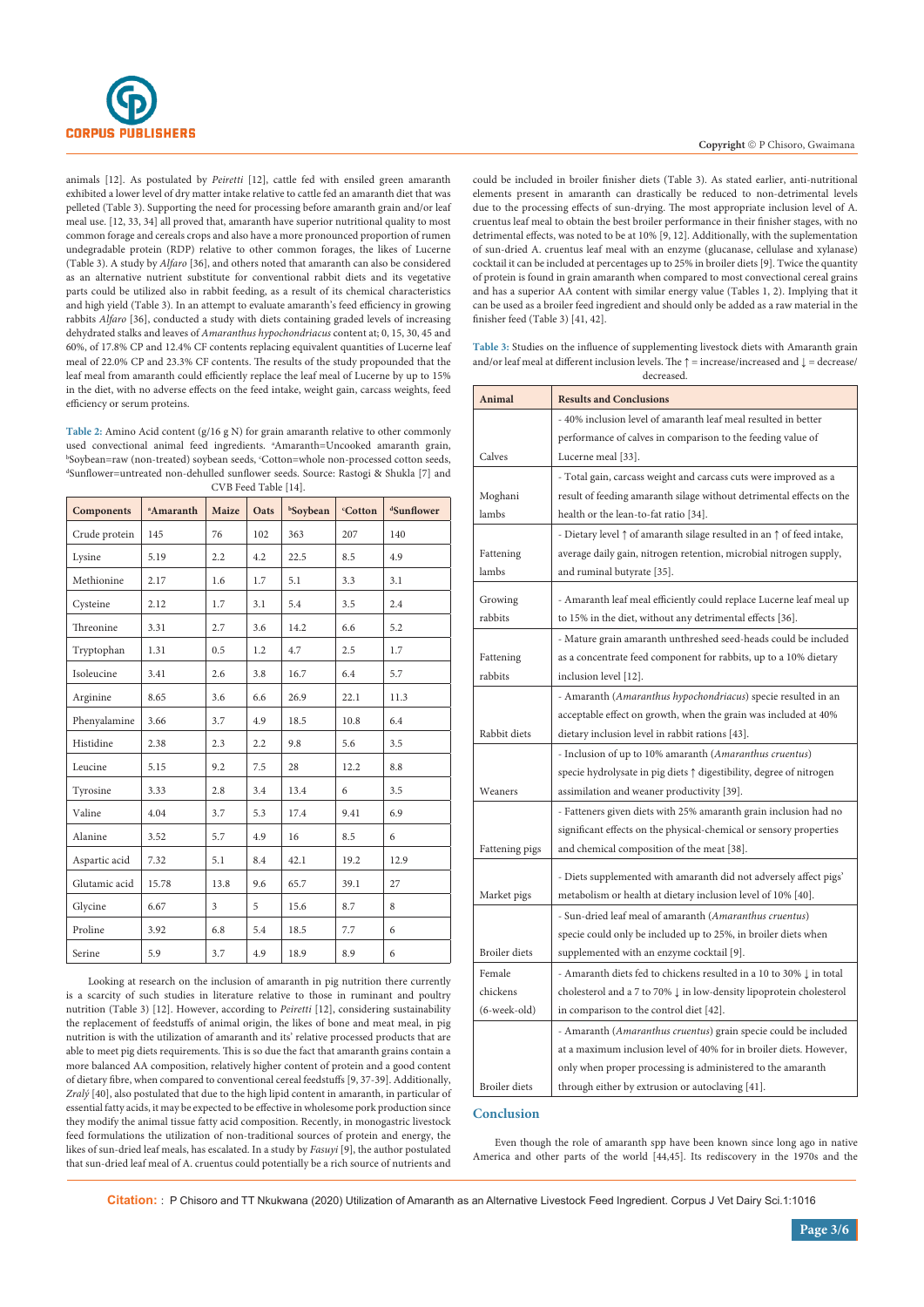

increasing series of novel studies on its utilization by both man and livestock, only recently actively shows and demonstrates the role and potential function amaranth can play as a food and feed resource. Continued research is the key to providing the scientific basis on its full utilization, propagation and breeding for man and livestock. Research will also detail the appropriate processing techniques, inclusion levels and effects of use of amaranth as a food and feed resource. Hence there's a great deal to continue researching on amaranth to allow its full utilization as a livestock feed ingredient. As this will greatly reduce the pressure on some of the commonly used ingredients in livestock feed as they are also used as food sources by man at the sometime reducing livestock feed costs.

#### **Acknowledgement**

This review article aims to acknowledge the poteintial of alternative livestock feed resources that are being undervalued and underutilized despite their incredible potential.

#### **Authors' Contributions**

All the authors were directly involved in the design and preparation of the manuscript. TTN reviewed, corrected, edited and contributed the publication fees.

#### **References**

- 1. Sonaiya EB (1990) The context and prospects for development of smallholder rural poultry production in Africa. Proc Technical Centre for Agricultural and Rural Cooperation (CTA) Sem Smallholder Rural Poultry Prod, vol.1: Results and technical papers 9-13 (10): 35-52.
- 2. Kaneko K, Yamasaki K, Tagawa Y, Tokunaga M, Tobisa M, et al. (2002) Effects of dietary sesame meal on growth, meat ingredient and lipid accumulation in broilers. Japanese Poultry Science 23: 341-343.
- 3. Hafeni S, Mpofu IDT, Petrus P (2013) The potential of pearl millet and watermelon seeds as cheap alternative ingredients in Namibian poultry feeds. Agricultural Science Research Journal 3: 140-143.
- 4. [Nkukwana TT, Muchenje V, Masika PJ, Mushonga B \(2015\) Intestinal morphology,](http://www.scielo.org.za/scielo.php?script=sci_arttext&pid=S0375-15892015000400002)  [digestive organ size and digesta pH of broiler chickens fed diets supplemented with](http://www.scielo.org.za/scielo.php?script=sci_arttext&pid=S0375-15892015000400002)  or without *Moringa oleifera* [leaf meal. South African Journal of Animal Sciences](http://www.scielo.org.za/scielo.php?script=sci_arttext&pid=S0375-15892015000400002)  [45: 362-371.](http://www.scielo.org.za/scielo.php?script=sci_arttext&pid=S0375-15892015000400002)
- 5. Glatz P, Miao Z, Hughes R, Jansen T, Aleve H, et al. (2009) Feeding village poultry in Solomon Islands. Australian Centre for International Agricultural Research. Canberra, Australia.
- 6. Fletcher RJ (2016) Pseudocereals | Overview. 2nd (ed.), Encyclopedia of Food Grains. Elsevier Ltd, UK.
- 7. Rastogi A, Shukla S (2013a) Amaranth [: A new millennium crop of nutraceutical](https://pubmed.ncbi.nlm.nih.gov/23072528/)  [values. Critical Reviews in Food Science and Nutrition 53: 109-125.](https://pubmed.ncbi.nlm.nih.gov/23072528/)
- 8. Orona Tamayo D, Paredes Lopez O (2017) Chapter 15: Amaranth Part 1-Sustainable Crop for the 21<sup>st</sup> Century : Food Properties and Nutraceuticals for Improving Human Health. In: Sustainable Protein Sources. pp. 239-256.
- 9. [Fasuyi AO, Dairo FAS, Adeniji AO \(2007\) Protein supplementary quality of tropical](https://scialert.net/abstract/?doi=ijar.2007.976.986)  vegetable (*Amaranthus cruentus*[\) leaf meal in broiler starter diets: Bionutritional](https://scialert.net/abstract/?doi=ijar.2007.976.986)  [evaluation. International Journal of Agricultural Research 2: 976-986.](https://scialert.net/abstract/?doi=ijar.2007.976.986)
- 10. Mlakar SG, Turinek M, Jakop M, Bavec M, Bavec F (2009) Nutrition value and use of grain amaranth: potential future application in bread making. Agricultura 6: 43-53.
- 11. [Alegbejo JO \(2013\) Nutritional value and utilization of amaranthus \(](https://www.ajol.info/index.php/bajopas/article/view/99279)*amaranthus spp*[.\)-A review. Bayero Journal of Pure and Applied Sciences 6: 136-143.](https://www.ajol.info/index.php/bajopas/article/view/99279)
- 12. [Peiretti PG \(2019\) Amaranth in animal nutrition](https://www.cabdirect.org/cabdirect/abstract/20183286764) : A review. Livestock Research for [Rural Development 5: 1-20.](https://www.cabdirect.org/cabdirect/abstract/20183286764)
- 13. Feedipedia (2014) Animal feed resources information system.
- 14. CVB Feed Table C (2016) Chemical composition and nutritional values of feedstuffs. CVB. Internet:
- 15. Santra DK, Schoenlechner R (2017) Chapter 16: Amaranth Part 2-À Sustainability, Processing, and Applications of Amaranth. Sustainable Protein Sources. Elsevier Inc, Netherlands.
- 16. [Mwale M, Mupangwa JF, Mapiye C, Saina H, Chimvuramahwe J \(2008\) Growth](https://scialert.net/abstract/?doi=ijps.2008.429.432)  [performance of guinea fowl keets fed graded levels of baobab seed cake diets.](https://scialert.net/abstract/?doi=ijps.2008.429.432)  [International Journal of Poultry Science 7: 429-432.](https://scialert.net/abstract/?doi=ijps.2008.429.432)
- 17. Mohanta KN (2012) Evaluation of different animal protein sources in formulating

the diets for blue gourami, *trichogaster trichopterus* fingerlings. Journal of Aquaculture Research & Development 4: 1-7.

- 18. (2011) Food and Agriculture Organisation. Major gains in efficiency of livestock systems needed. Italy.
- 19. FAO (2012) The contribution of insects to food security, livelihoods and the environment. Italy.
- 20. (2013) Food and Agriculture Organisation. World Livestock 2013- Livestock in food security. Rome, FAO, Italy. pp. 44-99.
- 21. Alexandratos N, Bruinsma J (2012) World Agriculture Towards 2030/2050, The 2012 Revision.
- 22. [Chivandi E, Davidson BC, Erlwanger KH \(2013\) Proximate, mineral, fibre, phytate](https://www.sciencedirect.com/science/article/pii/S0254629913002809)[phosphate, vitamin E, amino acid and fatty acid composition of](https://www.sciencedirect.com/science/article/pii/S0254629913002809) *Terminalia sericea*. [South African Journal of Botany 88: 96-100.](https://www.sciencedirect.com/science/article/pii/S0254629913002809)
- 23. [Chivandi E, Mukonowenzou N, Berliner D \(2016\) The coastal red-milkwood](https://www.sciencedirect.com/science/article/pii/S0254629915003403)  (*Mimusops caffra*[\) seed: Proximate, mineral, amino acid and fatty acid composition.](https://www.sciencedirect.com/science/article/pii/S0254629915003403)  [South African Journal of Botany 102: 137-141.](https://www.sciencedirect.com/science/article/pii/S0254629915003403)
- 24. Goosen NJ, Stander MA, Ibrahim AD, Pedavoah M (2018) Phenolics, organic acids and minerals in the fruit juice of the indigenous African sourplum (*Ximenia caffra*, *Olacaceae*).
- 25. [Sebola N, Mlambo V, Mokoboki H, Muchenje V \(2015\) Growth performance and](https://www.sciencedirect.com/science/article/abs/pii/S1871141315002000)  [carcass characteristics of three chicken strains in response to incremental levels of](https://www.sciencedirect.com/science/article/abs/pii/S1871141315002000)  dietary *Moringa oleifera* [leaf meal. Livestock Science 178: 202-208.](https://www.sciencedirect.com/science/article/abs/pii/S1871141315002000)
- 26. [Melesse A, Getye Y, Berihun K, Banerjee S \(2013\) Effect of feeding graded levels](https://www.sciencedirect.com/science/article/abs/pii/S1871141313003624)  of *Moringa stenopetala* [leaf meal on growth performance, carcass traits and some](https://www.sciencedirect.com/science/article/abs/pii/S1871141313003624)  [serum biochemical parameters of Koekoek chickens. Livestock Science 157: 498-](https://www.sciencedirect.com/science/article/abs/pii/S1871141313003624) [505.](https://www.sciencedirect.com/science/article/abs/pii/S1871141313003624)
- 27. [Madzimure J, Musimurimwa C, Chivandi E, Gwiriri L, Mamhare E \(2011\) Milk](https://app.dimensions.ai/details/publication/pub.1018503086)  [yield and quality in Guernsey cows fed cottonseed cake-based diets partially](https://app.dimensions.ai/details/publication/pub.1018503086)  substituted with baobab (*Adansonia digitata L.*[\) seed cake. Tropical animal health](https://app.dimensions.ai/details/publication/pub.1018503086)  [and production 43: 77-82.](https://app.dimensions.ai/details/publication/pub.1018503086)
- 28. Chimvuramahwe J, Musara JP, Mujuru L, Gadzirayi CT, Nyakudya IW (2011) Effect of feeding graded levels of *Adansonia digitata* (baobab) seed cake on the performance of broilers. Journal of Animal and Plant Science 11: 1442-1449.
- 29. [Nkukwana TT, Muchenje V, Pieterse E, Masika PJ, Mabusela TP, et al. \(2014\)](https://www.sciencedirect.com/science/article/abs/pii/S1871141314000055)  Effect of *Moringa oleifera* [leaf meal on growth performance, apparent digestibility,](https://www.sciencedirect.com/science/article/abs/pii/S1871141314000055)  [digestive organ size and carcass yield in broiler chickens. Livestock Science 161:](https://www.sciencedirect.com/science/article/abs/pii/S1871141314000055)  [139-146.](https://www.sciencedirect.com/science/article/abs/pii/S1871141314000055)
- 30. [Chisoro P, Nkukwana TT, Mupangwa JF, Mabusela TP \(2018\) Feed intake, growth](http://www.scielo.org.za/scielo.php?script=sci_arttext&pid=S0375-15892018000200009)  [performance and carcass traits of broilers fed diets with various inclusion levels of](http://www.scielo.org.za/scielo.php?script=sci_arttext&pid=S0375-15892018000200009)  [baobab seed oilcake. South African Journal of Animal Science 48: 284-294.](http://www.scielo.org.za/scielo.php?script=sci_arttext&pid=S0375-15892018000200009)
- 31. [Palombini SV, Claus T, Maruyama SA, Gohara AK, Henrique A, et al. \(2013\)](https://www.scielo.br/scielo.php?script=sci_arttext&pid=S0101-20612013000200019)  [Evaluation of nutritional compounds in new amaranth and quinoa cultivars. Food](https://www.scielo.br/scielo.php?script=sci_arttext&pid=S0101-20612013000200019)  [Science & Technology 33: 339-344.](https://www.scielo.br/scielo.php?script=sci_arttext&pid=S0101-20612013000200019)
- 32. Chisoro P, Kaguru T, Assan N (2017) Baobab seeds as an alternative protein source in poultry feed. Scientific Journal of Review 6: 509-518.
- 33. [Odwongo WO, Mugerwa JS \(1980\) Performance of calves on diets containing](https://www.sciencedirect.com/science/article/abs/pii/0377840180900292)  *Amaranthus* [leaf meal. Animal Feed Science and Technology 5: 193-204.](https://www.sciencedirect.com/science/article/abs/pii/0377840180900292)
- 34. [Rezaei J, Rouzbehan Y, Fazaeli H, Zahedifar M \(2013\) Carcass characteristics,](https://www.sciencedirect.com/science/article/abs/pii/S0921448813002204)  [non-carcass components and blood parameters of fattening lambs fed on diets](https://www.sciencedirect.com/science/article/abs/pii/S0921448813002204)  [containing amaranth silage substituted for corn silage. Small Ruminant Research](https://www.sciencedirect.com/science/article/abs/pii/S0921448813002204)  [114: 225-232.](https://www.sciencedirect.com/science/article/abs/pii/S0921448813002204)
- 35. [Rezaei J, Rouzbehan Y, Fazaeli H, Zahedifar M \(2014\) Effects of substituting](https://www.sciencedirect.com/science/article/abs/pii/S0377840114000935)  [amaranth silage for corn silage on intake, growth performance, diet digestibility,](https://www.sciencedirect.com/science/article/abs/pii/S0377840114000935)  [microbial protein, nitrogen retention and ruminal fermentation in fattening lambs.](https://www.sciencedirect.com/science/article/abs/pii/S0377840114000935)  [Animal Feed Science and Technology 192: 29-38.](https://www.sciencedirect.com/science/article/abs/pii/S0377840114000935)
- 36. Alfaro MA, Ramírez R, Martí[nez A, Bressani R \(1987\) Evaluation of different](https://pubmed.ncbi.nlm.nih.gov/3454616/)  [amounts of amaranth meal \(vegetative parts\) to replace lucerne leaf meal in diets](https://pubmed.ncbi.nlm.nih.gov/3454616/)  [for growing rabbits. Archivos Latinoamericanos de Nutricion 37: 174-185.](https://pubmed.ncbi.nlm.nih.gov/3454616/)
- 37. [Bamikole MA, Ezenwa I, Adewumi MK, Omojola AB, Adetimirin VO, et al.](https://polipapers.upv.es/index.php/wrs/article/view/428)  [\(2000\) Alternative feed resources for formulating concentrate diets of rabbits. 1.](https://polipapers.upv.es/index.php/wrs/article/view/428)  [Unthreshed grain amaranth seedhead. World Rabbit Science 8: 125-129.](https://polipapers.upv.es/index.php/wrs/article/view/428)
- 38. Sokó[l JL, Bobel BK, Fabijanska M, Bekta M \(2001\) Preliminary results on the](http://www.jafs.com.pl/Preliminary-results-on-the-influence-of-amaranthus-nseeds-on-carcass-and-meat-quality-of-fatteners,70059,0,2.html)  influence of *amaranthus* [seeds on carcass and meat quality of fatteners. Journal of](http://www.jafs.com.pl/Preliminary-results-on-the-influence-of-amaranthus-nseeds-on-carcass-and-meat-quality-of-fatteners,70059,0,2.html)  [Animal and Feed Sciences 10: 203-208.](http://www.jafs.com.pl/Preliminary-results-on-the-influence-of-amaranthus-nseeds-on-carcass-and-meat-quality-of-fatteners,70059,0,2.html)

**Citation:** : P Chisoro and TT Nkukwana (2020) Utilization of Amaranth as an Alternative Livestock Feed Ingredient. Corpus J Vet Dairy Sci.1:1016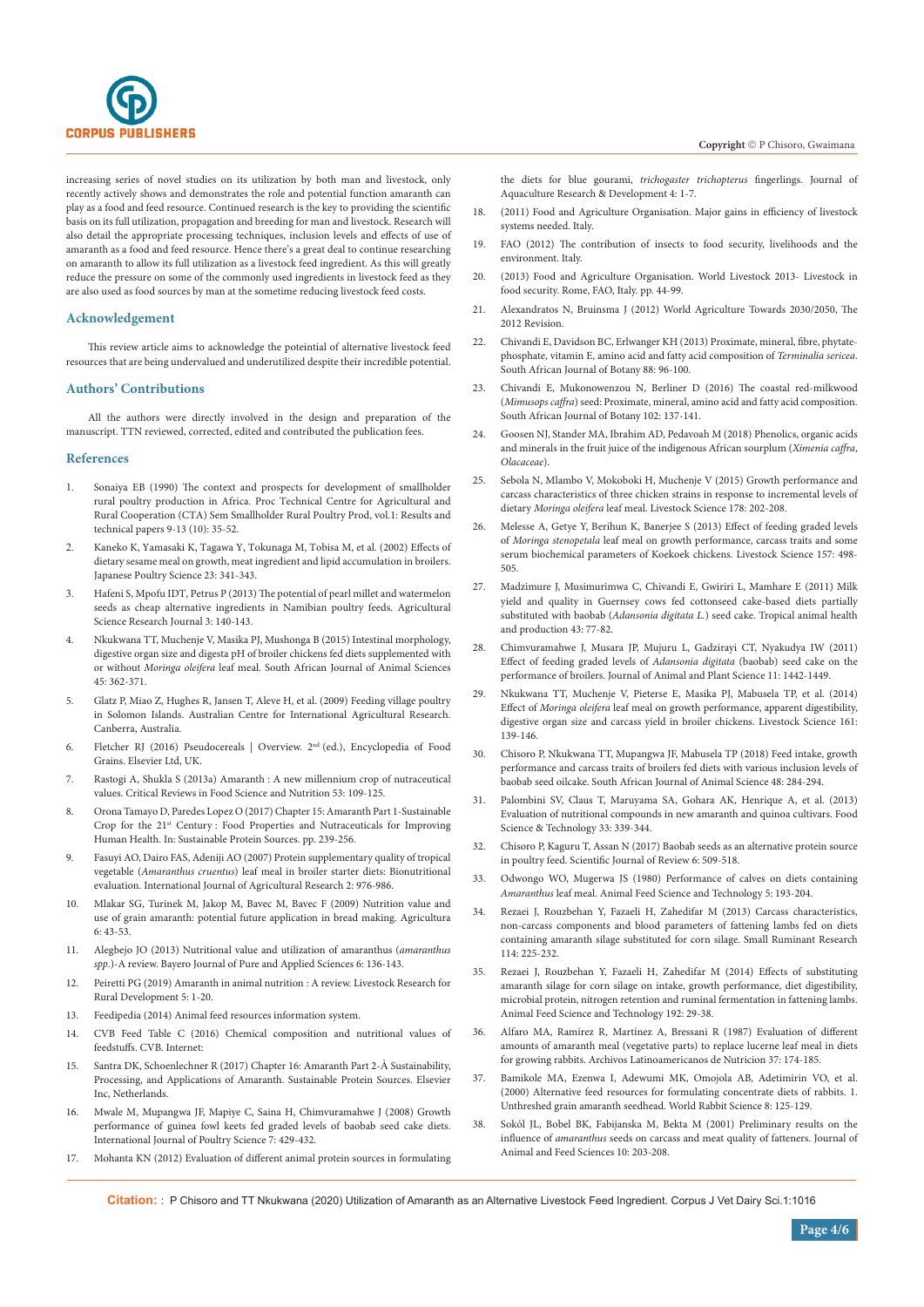

- 39. [Shilov VN, Zharkovskii AP \(2012\) Effect of using amaranth hydrolysate on](https://link.springer.com/article/10.3103/S1068367412020206)  [efficiency of raising weaner pigs. Russian Agricultural Sciences 38: 139-142.](https://link.springer.com/article/10.3103/S1068367412020206)
- 40. Zralý Z, Písaříková B, Trčková M, Herzig I, Jů[zl M, et al. \(2006\) Effect of lupine and](https://actavet.vfu.cz/75/3/0363/)  [amaranth on growth efficiency, health, and carcass characteristics and meat quality](https://actavet.vfu.cz/75/3/0363/)  [of market pigs. Acta Veterinaria Brno 75: 363-372.](https://actavet.vfu.cz/75/3/0363/)
- 41. [Tillman PB, Waldroup PW \(1986\) Processing grain amaranth for use in broiler](https://www.sciencedirect.com/science/article/pii/S0032579119525123)  [diets. Poultry Science 65: 1960-1964.](https://www.sciencedirect.com/science/article/pii/S0032579119525123)
- 42. [Qureshi AA, Lehmann JW, Peterson DM \(1996\) Amaranth and its oil inhibit](https://academic.oup.com/jn/article/126/8/1972/4722805)  [cholesterol biosynthesis in 6-week-old female chickens. Journal of Nutrition 126:](https://academic.oup.com/jn/article/126/8/1972/4722805)  [1972-1978.](https://academic.oup.com/jn/article/126/8/1972/4722805)
- 43. Reddy KJ, Reddy MB (1993) Preliminary studies on *Amaranthus* (*Amaranthus hypochondriacus*) seed as a component of rabbit rations. Livestock Adviser 18: 27- 31.
- 44. Rastogi A, Shukla S (2013b) Amaranth : A new millennium crop of nutraceutical values. Critical Reviews in Food Science and Nutrition 53: 109-125.
- 45. (2018) USDA. Agricultural Prices. National Agricultural Statistics Service, USA. pp. 20-30.